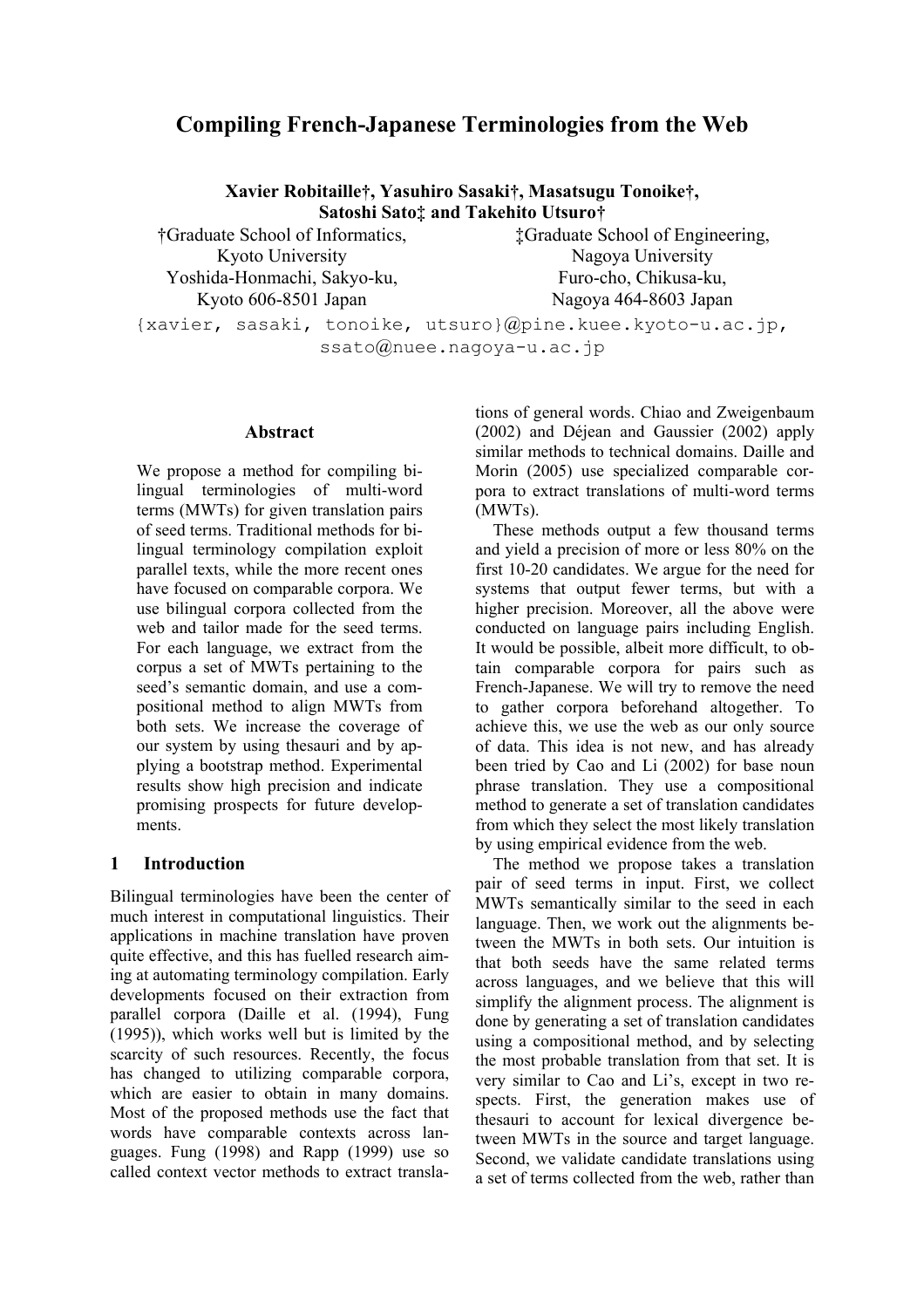using empirical evidence from the web as a whole. Our research further differs from Cao and Li's in that they focus only on finding valid translations for given base noun phrases. We attempt to both collect appropriate sets of related MWTs and to find their respective translations.

The initial output of the system contains 9.6 pairs on average, and has a precision of 92%. We use this high precision as a bootstrap to augment the set of Japanese related terms, and obtain a final output of 19.6 pairs on average, with a precision of 81%.

## **2 Related Term Collection**

Given a translation pair of seed terms  $(s_f, s_i)$ , we use a search engine to gather a set *F* of French terms related to  $s_f$ , and a set *J* of Japanese terms related to  $s_i$ . The methods applied for both languages use the framework proposed by Sato and Sasaki (2003), outlined in Figure 1. We proceed in three steps: corpus collection, automatic term recognition (ATR), and filtering.

## **2.1 Corpus Collection**

For each language, we collect a corpus *C* from web pages by selecting passages that contain the seed.

## **Web page collection**

In French, we use Google to find relevant web pages by entering the following three queries: " $s_f$ ", " $s_f$  *est*" ( $s_f$  is), and " $s_f$  *sont*" ( $s_f$  are). In Japanese, we do the same with queries " $s_i$ ", " $s_j \n\in \{ \pm \infty \}$ ", "*sj*は", "*sj*という", and "*sj*の", where とは *toha*, は *ha,* という *toiu*, and の *no* are Japanese functional words that are often used for defining or explaining a term. We retrieve the top pages for each query, and parse those pages looking for hyperlinks whose anchor text contain the seed. If such links exist, we retrieve the linked pages as well.

## **Sentence extraction**

From the retrieved web pages, we remove html tags and other noise. Then, we keep only properly structured sentences containing the seed, as well as the preceding and following sentences – that is, we use a window of three sentences around the seed.

## **2.2 Automatic Term Recognition**

The next step is to extract candidate related terms from the corpus. Because the sentences composing the corpus are related to the seed, the same



Figure 1: Related term collection

should be true for the terms they contain. The process of extracting terms is highly language dependent.

## **French ATR**

We use the C-value method (Frantzi and Ananiadou (2003)), which extracts compound terms and ranks them according to their termhood. It consists of a linguistic part, followed by a statistical part.

The **linguistic part** consists in applying a linguistic filter to constrain the structure of terms extracted. We base our filter on a morphosyntactic pattern for the French language proposed by Daille et al. It defines the structure of multi-word units (MWUs) that are likely to be terms. Although their work focused on MWUs limited to two content words (nouns, adjectives, verbs or adverbs), we extend our filter to MWUs of greater length. The pattern is defined as follows:

 $(Noun|Num)(Adj|PrepDet^2(Noun|Num))^{+}$ 

The **statistical part** measures the termhood of each compound that matches the linguistic pattern. It is given by the C-value:

$$
C-\text{value}(a) = \begin{cases} \log_2|a|f(a) \\ \text{if } a \text{ is not nested,} \\ \log_2|a|f(a) \left(f(a) - \frac{\sum_{b \in T_a} f(b)}{P(T_a)}\right) \\ \text{otherwise} \end{cases}
$$

where  $a$  is the candidate string,  $f(a)$  is its frequency of occurrence in all the web pages retrieved,  $T_a$  is the set of extracted candidate terms that contain *a*, and  $P(T_a)$  is the number of these candidate terms.

The nature of our variable length pattern is such that if a long compound matches the pattern, all the shorter compounds it includes also match. For example, consider the N-Prep-N-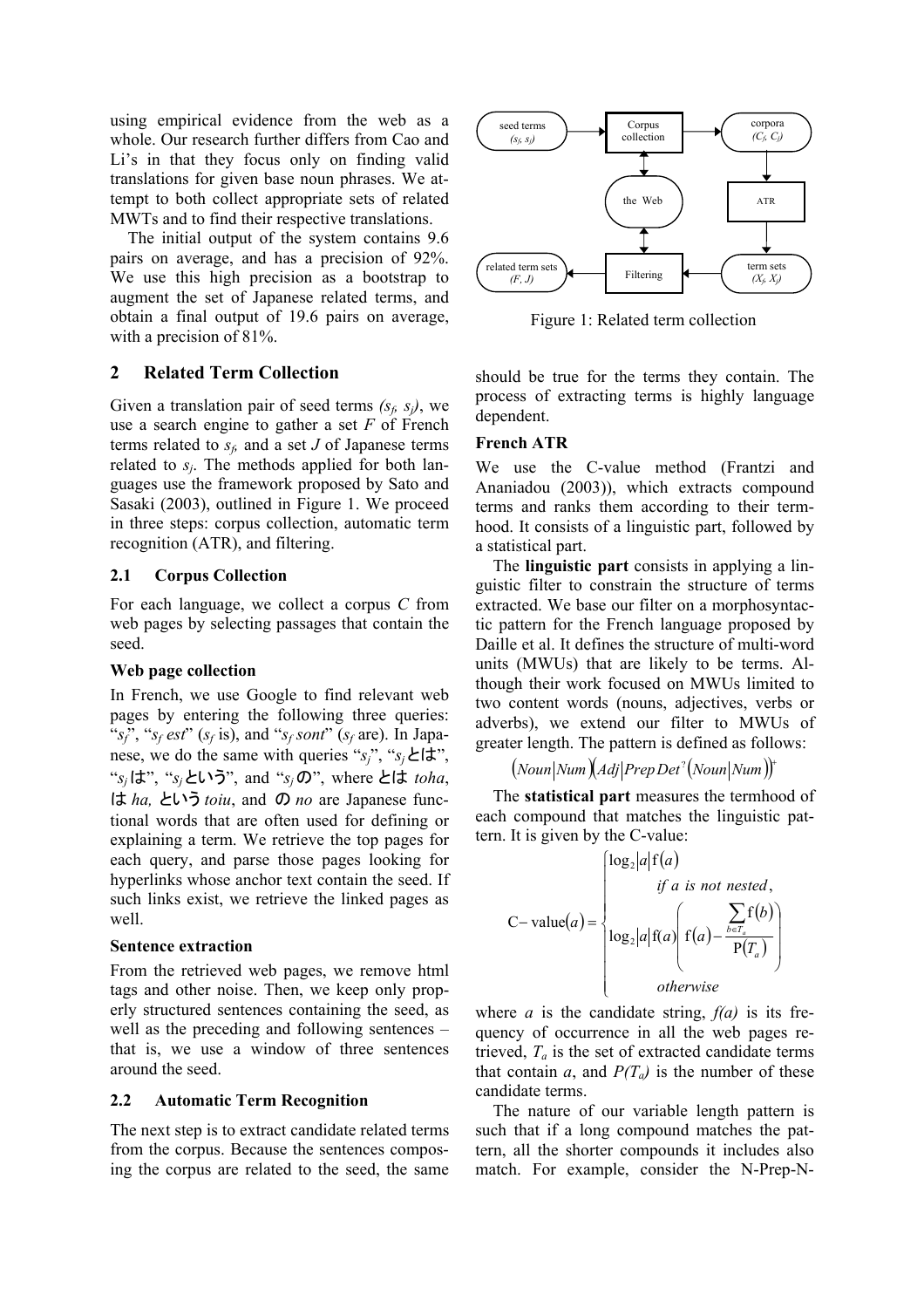Prep-N structure in *système à base de connaissances* (knowledge based system). The shorter candidate *système à base* (based system) also matches, although we would prefer not to extract it.

Fortunately, the strength of the C-value is the way it effectively handles nested MWTs. When we calculate the termhood of a string, we subtract from its total frequency its frequency as a substring of longer candidate terms. In other words, a shorter compound that almost always appears nested in a longer compound will have a comparatively smaller C-value, even if its total frequency is higher than that of the longer compound. Hence, we discard MWTs whose C-value is smaller than that of a longer candidate term in which it is nested.

## **Japanese ATR**

Because compound nouns represent the bulk of Japanese technical MWTs, we extract them as candidate related terms. As opposed to Sato and Sasaki, we ignore single nouns. Also, we do not limit the number of candidates output by ATR as they did.

## **2.3 Filtering**

Finally, from the output set of ATR, we select only the technical terms that are part of the seed's semantic domain. Numerous measures have been proposed to gauge the semantic similarity between two words (van Rijsbergen (1979)). We choose the Jaccard coefficient, which we calculate based on search engine hit counts. The similarity between a seed term *s* and a candidate term *x* is given by:

$$
Jac = \frac{H(s \wedge x)}{H(s \vee x)}
$$

where  $H(s \wedge x)$  is the hit count of pages containing both *s* and *x*, and  $H(s \vee x)$  is the hit count of pages containing *s* or *x*. The latter can be calculated as follows:

$$
H(s \vee x) = H(s) + H(x) - H(s \wedge x)
$$

Candidates that have a high enough coefficient are considered related terms of the seed.

## **3 Term Alignment**

Once we have collected related terms in both French and Japanese, we must link the terms in the source language to the terms in the target language. Our alignment procedure is twofold. First, we first generate Japanese translation candidates for each collected French term. Second, we select the most likely translation(s) from the

set of candidates. This is similar to the generation and selection procedures used in the literature (Baldwin and Tanaka (2004), Cao and Li, Langkilde and Knight (1998)).

#### **3.1 Translation Candidates Generation**

Translation candidates are generated using a compositional method, which can be divided in three steps. First, we decompose the French MWTs into combinations of shorter MWU elements. Second, we look up the elements in bilingual dictionaries. Third, we recompose translation candidates by generating different combinations of translated elements.

#### **Decomposition**

In accordance with Daille et al., we define the length of a MWU as the number of content words it contains. Let *n* be the length of the MWT to decompose. We produce all the combinations of MWU elements of length less or equal to *n*. For example, consider the French translation of "knowledge based system":

| système | base               | de | connaissances |
|---------|--------------------|----|---------------|
| Noun    | Prep   Noun   Prep |    | Noun          |

It has a length of three and yields the following four combinations<sup>1</sup>:

| [système] | à | base            | de | connaissances]  |
|-----------|---|-----------------|----|-----------------|
| [système] |   | <b>S</b> [base] | de | connaissances   |
| [système] | à | basel           |    | [connaissances] |
| [système] |   | [base]          |    | [connaissances] |

Note the treatment given to the prepositions and determiners: we leave them in place when they are interposed between content words within elements, otherwise we remove them.

#### **Dictionary Lookup**

We look up each element in bilingual dictionaries. Because some words appear in their inflected forms, we use their lemmata. In the example given above, we look up *connaissance* (lemma) rather than *connaissances* (inflected). Note that we do not lemmatize MWUs such as *base de connaissances*. This is due to the complexity of gender and number agreements of French compounds. However, only a small part of the MWTs are collected in their inflected forms, and French-Japanese bilingual dictionaries do not contain that many MWTs to begin with. The performance hit should therefore be minor.

Already at this stage, we can anticipate problems arising from the insufficient coverage of

<sup>&</sup>lt;sup>1</sup> A MWT of length *n* produces  $2^{n-1}$  combinations, including itself.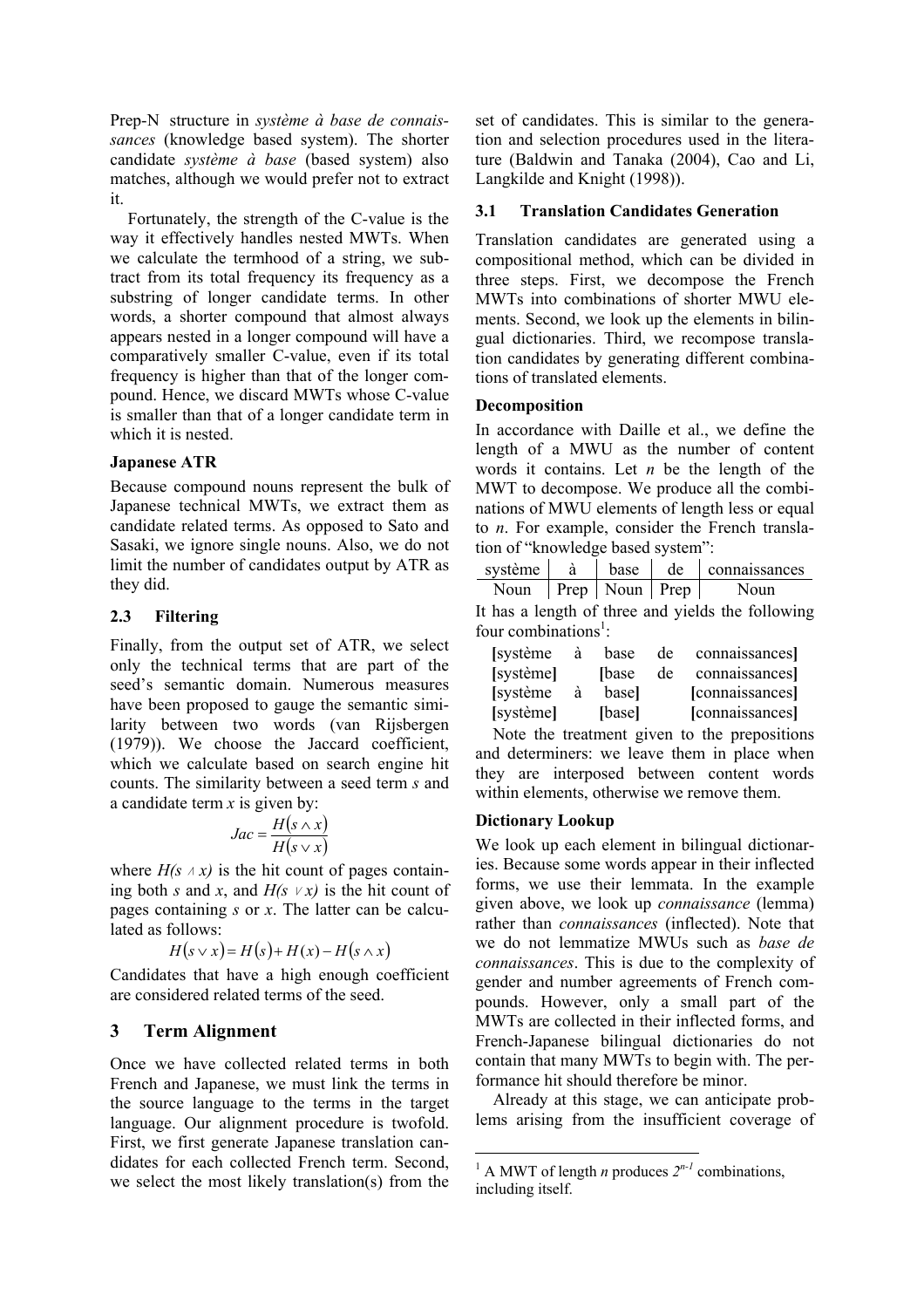French-Japanese lexicon resources. Bilingual dictionaries may not have enough entries, and existing entries may not include a great variety of translations for every sense. The former problem has no easy solution, and is one of the reasons we are conducting this research. The latter can be partially remedied by using thesauri – we augment each element's translation set by looking up in thesauri all the translations obtained with bilingual dictionaries.

# **Recomposition**

To recompose the translation candidates, we simply generate all suitable combinations of translated elements for each decomposition. The word order is inverted to take into account the different constraints in French and Japanese. In the example above, if the lookup phase gave {知 識 *chishiki*}, {土台 *dodai*, ベース *besu*} and {体 系 <sup>t</sup>*aikei*, システム *shisutemu*} as respective translation sets for *système, base* and *connaissance*, the fourth decomposition given above would yield the following candidates:

| connaissance | base | système |
|--------------|------|---------|
| 知識           | 土台   | 体系      |
| 知識           | 土台   | システム    |
| 知識           | ベース  | 体系      |
| 知識           | ベース  | システム    |

If we do not find any translation for one of the elements, the generation fails.

# **3.2 Translation Selection**

Selection consists of picking the most likely translation from the translation candidates we have generated. To discern the likely from the unlikely, we use the empirical evidence provided by the set of Japanese terms related to the seed. We believe that if a candidate is present in that set, it could well be a valid translation, as the French MWT in consideration is also related to the seed. Accordingly, our selection process consists of picking those candidates for which we find a complete match among the related terms.

## **3.3 Relevance of Compositional Methods**

The automatic translation of MWTs is no simple task, and it is worthwhile asking if it is best tackled with a compositional method. Intricate problems have been reported with the translations of compounds (Daille and Morin, Baldwin and Tanaka), notably:

• **fertility:** source and target MWTs can be of different lengths. For example, *table*  *de vérité* (truth table) contains two content words and translates into 真理•値•表 *shinri* • *chi* • *hyo* (lit. truth-value-table), which contains three.

- **variability of forms in the translations:** MWTs can appear in many forms. For example, *champ electromagnétique* (electromagnetic field) translates both into 電磁•場 *denji*• *ba* (lit. electromagnetic field)電磁•界 *denji*•*kai* (lit. electromagnetic "region").
- **constructional variability in the translations:** source and target MWTs have different morphological structures. For example, in the pair *apprentissage automatique*↔ 機械•学習 *kikai* • *gakushu*  (machine learning) we have (N-Adj)↔(N-N). In the pair *programmation par contraintes↔パター*ン•認識 *patan* • *ninshiki* (pattern recognition) we have  $(N\text{-}par-N) \leftrightarrow (N-N)$ .
- **non-compositional compounds:** some compounds' meaning cannot be derived from the meaning of their components. For example, the Japanese term 赤・点 *aka*•*ten* (failing grade, lit. "red point") translates into French as *note d'échec* (lit. failing grade) or simply *échec* (lit. failure).
- lexical divergence: source and target MWTs can use different lexica to express a concept. For example, *traduction automatique* (machine translation, lit. "automatic translation") translates as 機 械•翻訳 *kikai* • *honyaku* (lit. machine translation).

It is hard to imagine any method that could address all these problems accurately.

Tanaka and Baldwin (2003) found that 48.7% of English-Japanese Noun-Noun compounds translate compositionality. In a preliminary experiment, we found this to be the case for as much as 75.1% of the collected MWTs. If we are to maximize the coverage of our system, it is sensible to start with a compositional approach. We will not deal with the problem of fertility and non-compositional compounds in this paper. Nonetheless, lexical divergence and variability issues will be partly tackled by broader translations and related words given by thesauri.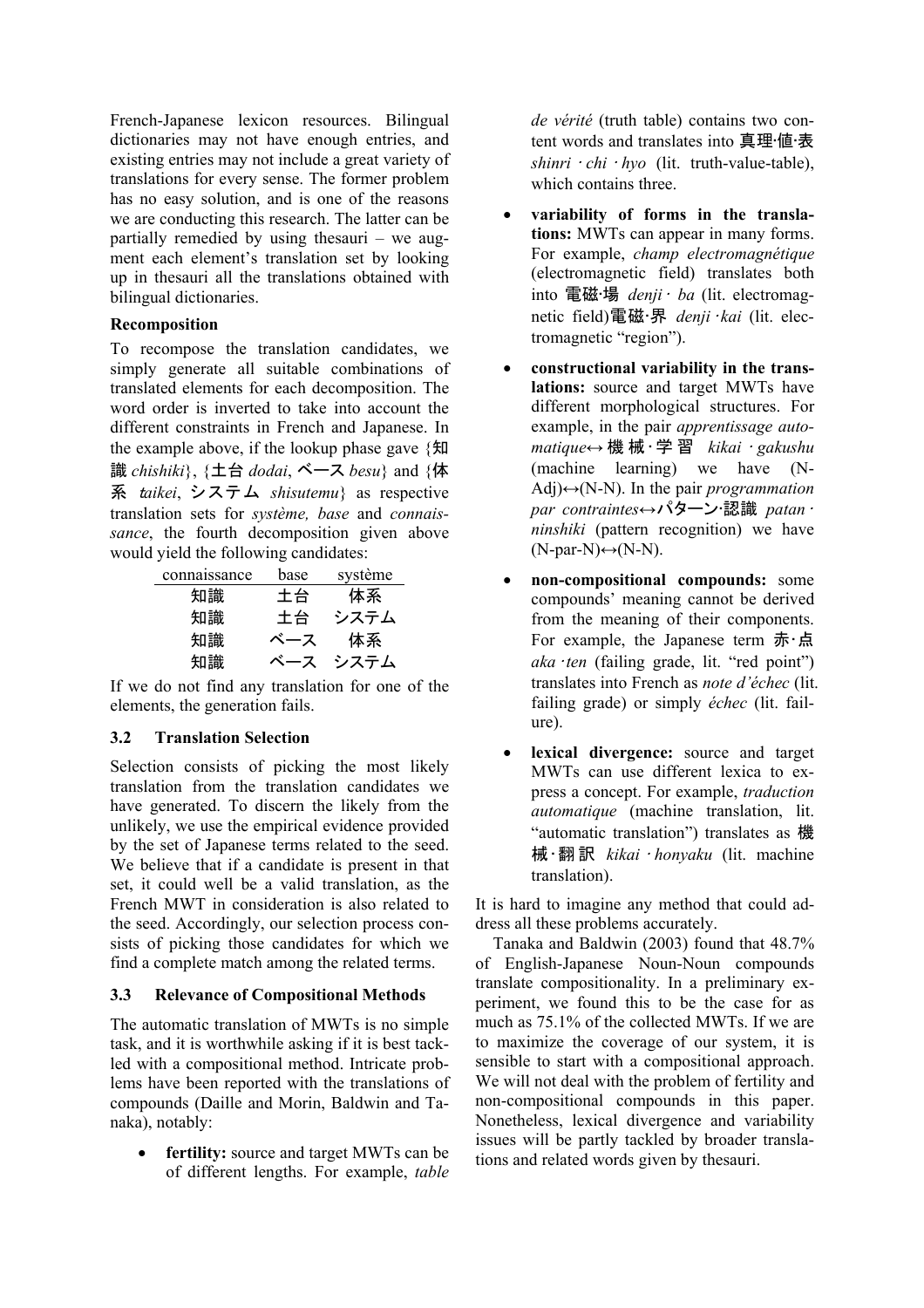| Id | French                    | Japanese                   | English)                    |
|----|---------------------------|----------------------------|-----------------------------|
|    | analyse vectorielle       | ベクトル・解析 bekutoru · kaiseki | (vector analysis)           |
|    | circuit logique           | 論理·回路 ronri · kairo        | (logic circuit)             |
| 3  | intelligence artificielle | 人工·知能 jinko ·chinou        | (artificial intelligence)   |
| 4  | linguistique informatique | 計算言語学 keisan gengogaku     | (computational linguistics) |
| 5  | reconnaissance des formes | パターン·認識 patan ·ninshiki    | (pattern recognition)       |
| 6  | reconnaissance vocale     | 音声·認識 onsei ·ninshiki      | (speech recognition)        |
| 7  | science cognitive         | 認知·科学 ninchi ·kagaku       | (cognitive science)         |
| 8  | traduction automatique    | 機械·翻訳 kikai · honyaku      | (machine translation)       |
|    |                           |                            |                             |

Table 1: Seed pairs

## **4 Evaluation**

#### **4.1 Linguistic Resources**

The bilingual dictionaries used in the experiments are the Crown French-Japanese Dictionary (Ohtsuki et al. (1989)), and the French-Japanese Scientific Dictionary (French-Japanese Scientific Association (1989)). The former contains about 50,000 entries of general usage single words. The latter contains about 50,000 entries of both single and multi-word scientific terms. These two complement each other, and by combining both entries we form our base dictionary to which we refer as *Dic<sub>FJ</sub>*.

The main thesaurus used is *Bunrui Goi Hyo* (National Institute for Japanese Language (2004)). It contains about 96,000 words, and each entry is organized in two levels: a list of synonyms and a list of more loosely related words. We augment the initial translation set by looking up the Japanese words given by *Dic<sub>FI</sub>*. The expanded bilingual dictionary comprised of the words from  $Dic_{FJ}$  combined with their synonyms is denoted  $Dic_{FJJ}$ . The dictionary resulting of *Dic<sub>FJJ</sub>* combined with the more loosely related words is denoted *Dic<sub>FJJ2</sub>*.

Finally, we build another thesaurus from a Japanese-English dictionary. We use Eijiro (Electronic Dictionary Project (2004)), which contains 1,290,000 entries. For a given Japanese entry, we look up its English translations. The Japanese translations of the English intermediaries are used as synonyms/related words of the entry. The resulting thesaurus is expected to provide even more loosely related translations (and also many irrelevant ones). We denote it *Dic<sub>FJEJ</sub>*.

## **4.2 Notation**

Let *F* and *J* be the two sets of related terms collected in French and Japanese. *F'* is the subset of *F* for which *Jac*≥0.01:

$$
F' = \{ f \in F | Jac(f) \ge 0.01 \}
$$

*F'\** is the subset of valid related terms in *F'*, as determined by human evaluation. *P* is the set of

| Set         | M'l  | $ M^* $ | Prec. | Recall |
|-------------|------|---------|-------|--------|
| FJ          | 10.5 | 9.6     | 92%   | 40%    |
| <i>FJJ</i>  | 15.3 | 12.6    | 83%   | 53%    |
| <i>FJJ2</i> | 20.5 | 13.4    | 65%   | 56%    |
| <i>FJEJ</i> | 30.9 | 14.1    | 46%   | 59%    |

Table 2: Results for the baseline

all potential translation pairs among the collected terms  $(P=$ *F* $\times$ *J* $)$ . *P*<sup> $\prime$ </sup> is the set of pairs containing either a French term or a Japanese term with *Jac*≥0.01:

*P*'= { $(f ∈ F, j ∈ J)$  $|Jac(f) ≥ 0.01 \vee Jac(j) ≥ 0.01$ }

*P'\** is the subset of valid translation pairs in *P'*, determined by human evaluation. These pairs need to respect three criteria: 1) contain valid terms, 2) be related to the seed, and 3) constitute a valid translation. *M* is the set of all translations selected by our system. *M'* is the subset of pairs in *M* with *Jac*≥0.01 for either the French or the Japanese term. It is also the output of our system:

$$
M' = \{(f, j) \in M \mid Jac(f) \ge 0.01 \lor Jac(j) \ge 0.01\}
$$

*M'\** is the intersection of *M'* and *P'\**, or in other words, the subset of valid translation pairs output by our system.

## **4.3 Baseline Method**

Our starting point is the simplest possible alignment, which we refer to as our baseline. It is worked out by using each of the aforementioned dictionaries independently. The output set obtained using  $Dic_{FI}$  is denoted *FJ*, the one using *DicFJJ* is denoted *FJJ*, and so on. The experiment is made using the eight seed pairs given in Table 1. On average, we have |*F'*| =74.3, |*F'\**|=51.0 and |*P'\**|=24.0. Table 2 gives a summary of the key results. The precision and the recall are given by:

$$
precision = \frac{|M^{\prime *}|}{|M|}, \quad recall = \frac{|M^{\prime *}|}{|P^{\prime *}|}
$$

 $Dic_{FI}$  contains only Japanese translations corresponding to the strict sense of French elements. Such a dictionary generates only a few translation candidates which tend to be correct when present in the target set. On the other hand, the lookup in *Dic<sub>FJJ2</sub>* and *Dic<sub>FJEJ</sub>* interprets French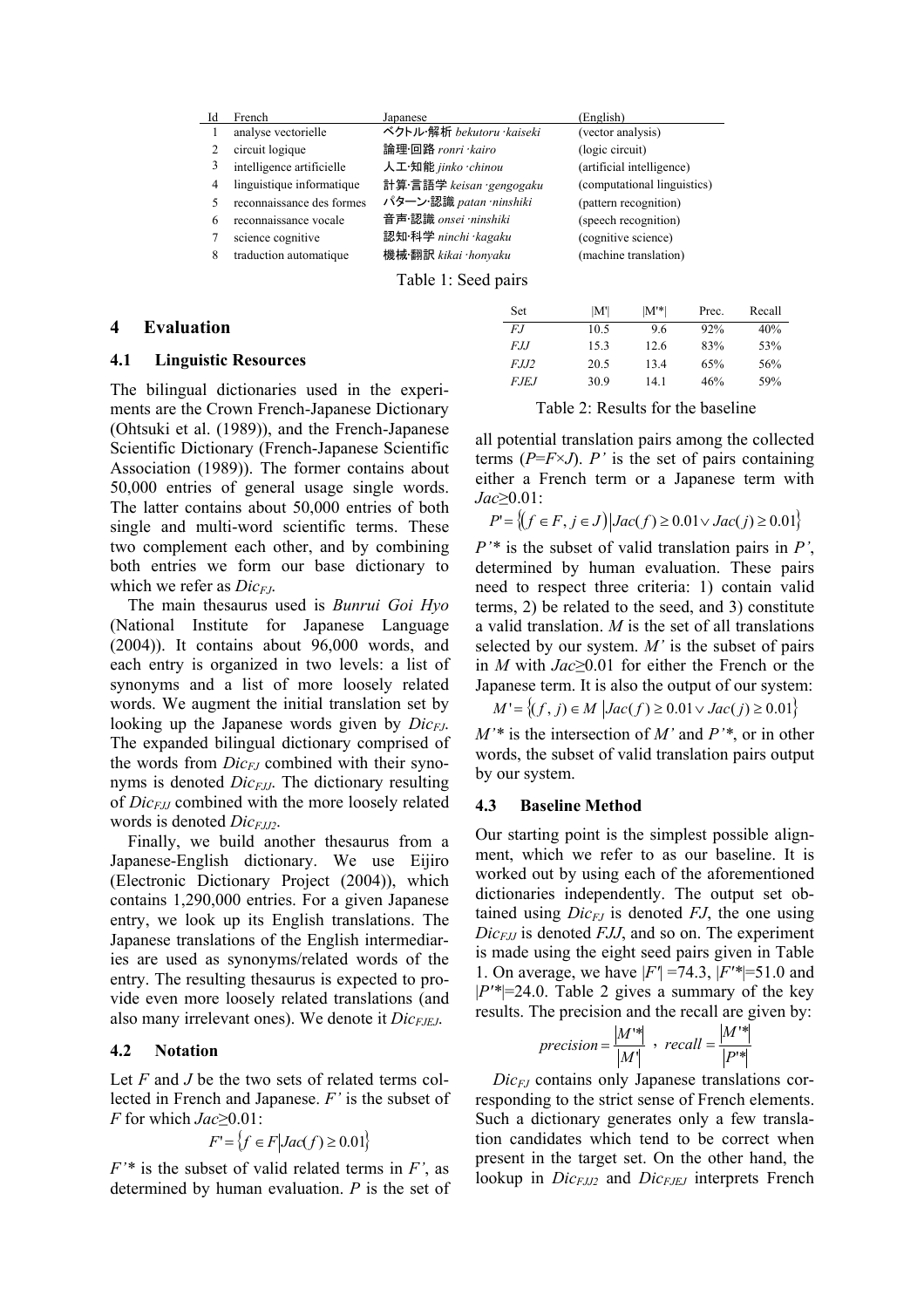| Set     | M'   | $ M^* $ | Prec. | Recall |
|---------|------|---------|-------|--------|
| F.I.I'  | 14.0 | 12.3    | 88%   | 51%    |
| F.I.I2' | 16.1 | 12.8    | 79%   | 53%    |
| F.F.I'  | 29.1 | 15.5    | 53%   | 65%    |

Table 3: Results for the incremental selection

MWT elements with more laxity, generating more translations and thus more alignments, at the cost of some precision.

#### **4.4 Incremental Selection**

The progressive increase in recall given by the increasingly looser translations is in inverse proportion to the decrease in precision, which hints that we should give precedence to the alignments obtained with the more accurate methods. Consequently, we start by adding the alignments in *FJ* to the output set. Then, we augment it with the alignments from *FJJ* whose terms are not already in *FJ*. The resulting set is denoted *FJJ'*. We then augment *FJJ'* with the pairs from *FJJ2* whose terms are not in *FJJ'*, and so on, until we exhaust the alignments in *FJEJ*.

For instance, let *FJ* contain (*synthèse de la parole*↔ 音声•合成 *onsei* • *gousei* (speech synthesis)) and *FJJ* contain this pair plus (*synthèse de la parole*↔音声•解析 *onsei*•*kaiseki* (speech analysis)). In the first iteration, the pair in *FJ* is added to the output set. In the second iteration, no pair is added because the output set already contains an alignment with *synthèse de la parole*.

Table 3 gives the results for each incremental step. We can see an increase in precision for *FJJ'*, *FJJ2'* and *FJEJ'* of respectively 5%, 9% and 8%, compared to *FJJ*, *FJJ2* and *FJEJ*. We are effectively filtering output pairs and, as expected, the increase in precision is accompanied by a slight decrease in recall. Note that, because *FJEJ* is not a superset of *FJJ2*, we see an increase in both precision and recall in *FJEJ'* over *FJEJ.* Nonetheless, the precision yielded by *FJEJ'* is not sufficient, which is why  $Dic_{F,IF}$  is left out in the next experiment.

## **4.5 Bootstrapping**

The coverage of the system is still shy of the 20 pairs/seed objective we gave ourselves. One cause for this is the small number of valid translation pairs available in the corpora. From an average of 51 valid related terms in the source set, only 24 have their translation in the target set. To counter that problem, we increase the coverage of Japanese related terms and hope that by

| Set                   | M'   | $ M^* $ | Prec. |
|-----------------------|------|---------|-------|
| $FJ^+$                | 20.9 | 16.8    | 80%   |
| $F.L^+$               | 30.9 | 213     | 69%   |
| $F.I.I2$ <sup>+</sup> | 45.8 | 22.6    | 49%   |

Table 4: Results for the baseline method with bootstrap expansion

| Set                  | M'I  | $ M^* $ | Prec. |
|----------------------|------|---------|-------|
| $EJ^+$               | 19.5 | 16.1    | 83%   |
| $FJJ^{\dagger}$      | 22.5 | 18.6    | 83%   |
| $FJJ$ <sup>+11</sup> | 24.3 | 19.6    | 81%   |
| $FJJ2^{+}$           | 25.6 | 20.1    | 79%   |
| $FJJ2^{+}$           | 28.6 | 20.6    | 72%   |

Table 5: Results for the incremental selection with bootstrap expansion

doing so, we will also increase the coverage of the system as a whole.

Once again, we utilize the high precision of the baseline method. The average 10.5 pairs in *FJ* include 92% of Japanese terms semantically similar to the seed. By inputting these terms in the term collection system, we collect many more terms, some of which are probably the translations of our French MWTs.

The results for the baseline method with bootstrapping are given in Table 4. The ones using incremental selection and bootstrapping are given in Table 5.  $FJ^+$  consists of the alignments given by a generation process using  $Dic_{FI}$  and a selection performed on the augmented set of related terms. *FJJ+* and *FJJ2<sup>+</sup>* are obtained in the same way using  $Dic_{FJJ}$  and  $Dic_{FJJ^2}$ .  $FJ^+$  contains the alignments from FJ, augmented with those from *FJ+* whose terms are not in *FJ*. *FJJ+ '* contains *FJ+ '*, incremented with terms from *FJJ*. *FJJ+ ''* contains FJJ*<sup>+</sup>* ', incremented with terms from  $FJJ^+$ , and so on.

The bootstrap mechanism grows the target term set tenfold, making it very laborious to identify all the valid translation pairs manually. Consequently, we only evaluate the pairs output by the system, making it impossible to calculate recall. Instead, we use the number of valid translation pairs as a makeshift measure.

Bootstrapping successfully allows for many more translation pairs to be found.  $FJ^+$ ,  $FJJ^+$ , and *FJJ2<sup>+</sup>* respectively contain 7.6, 8.7 and 8.5 more valid alignments on average than *FJ*, *FJJ* and *FJJ2*. The augmented target term set is noisier than the initial set, and it produces many more invalid alignments as well. Fortunately, the incremental selection effectively filters out most of the unwanted, restoring the precision to acceptable levels.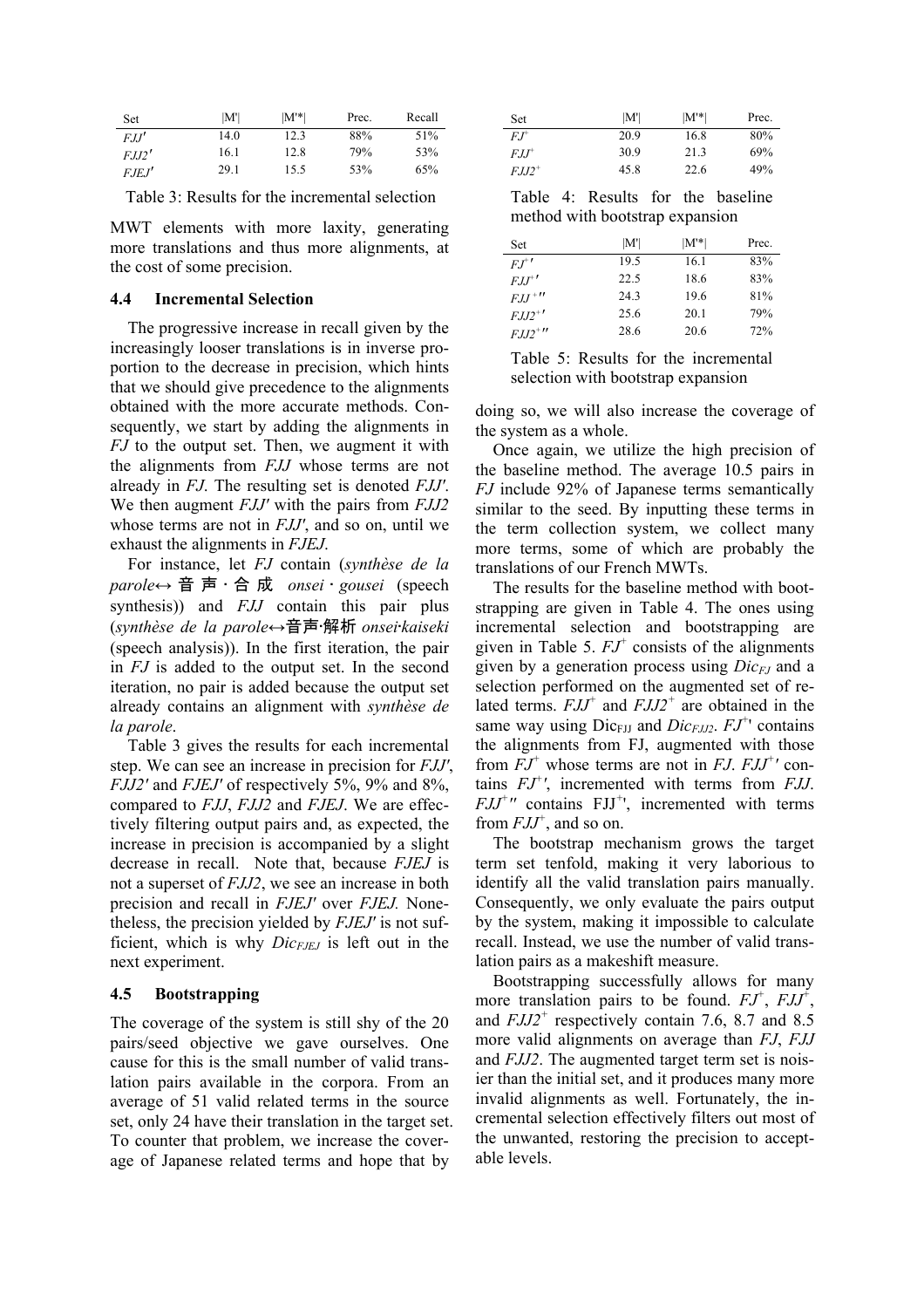

Figure 2: Precision - Valid Alignments curves

#### **4.6 Analysis**

A comparison of all the methods is illustrated in the precision – valid alignments curves of Figure 2. The points on the four curves are taken from Tables 2 to 5. The gap between the dotted and filled curves clearly shows that bootstrapping increases coverage. The respective positions of the squares and crosses show that incremental selection effectively filters out erroneous alignments. *FJJ+ ''*, with 19.6 valid alignments and a precision of 81%, is at the rightmost and uppermost position in the graph. The detailed results for each seed are presented in Table 6, and the complete output for the seed "logic circuit" is given in Table 7.

From the average 4.7 erroneous pairs/seed, 3.2 (68%) were correct translations but were judged unrelated to the seed. This is not surprising, considering that our set of French related terms contained only 69% (51/74.3) of valid related terms. Also note that, of the 24.3 pairs/seed output, 5.25 are listed in the French-Japanese Scientific Dictionary. However, only 3.9 of those pairs are included in *M'\**. The others were deemed unrelated to the seed.

In the output set of "machine translation", 自 然•言語•処理 *shizen*•*gengo*•*shori* (natural language processing) is aligned to both *traitement du language naturel* and *traitement des langues naturelles*. The system captures the term's variability around *langue/language*. Lexical divergence is also taken into account to some extent. The seed computational linguistics yields the alignment of *langue maternelle* (mother tongue) with 母国·語 *bokoku* · *go* (literally [[mothercountry]-language]). The usage of thesauri enabled the system to include the concept of country in the translated MWT, even though it is not present in any of the French elements.

| seed           | F'   | $ F^* $ | $ P^* $ | $\mathbf{M}^{\prime}$ | $ M^* $ | Prec. |
|----------------|------|---------|---------|-----------------------|---------|-------|
| 1              | 89   | 40      | 14      | 26                    | 13      | 50%   |
| $\overline{2}$ | 64   | 55      | 24      | 14                    | 14      | 100%  |
| 3              | 72   | 59      | 38      | 40                    | 33      | 83%   |
| $\overline{4}$ | 67   | 49      | 22      | 23                    | 18      | 78%   |
| 5              | 85   | 70      | 22      | 21                    | 17      | 81%   |
| 6              | 67   | 50      | 27      | 22                    | 21      | 95%   |
| $\overline{7}$ | 36   | 27      | 16      | 20                    | 17      | 85%   |
| 8              | 114  | 58      | 29      | 28                    | 24      | 86%   |
| avg            | 74.3 | 51.0    | 24.0    | 24.3                  | 19.6    | 81%   |

Table 6: Detailed results for *FJJ+ ''*

## **5 Conclusion and future work**

We have proposed a method for compiling bilingual terminologies of compositionally translated MWTs. As opposed to previous work, we use the web rather than comparable corpora as a source of bilingual data. Our main insight is to constrain source and target candidate MWTs to only those strongly related to the seed. This allows us to achieve term alignment with high precision. We showed that coverage reaches satisfactory levels by using thesauri and bootstrapping.

Due to the difference in objectives and in corpora, it is very hard to compare results: our method produces a rather small set of highly accurate alignments, whereas extraction from comparable corpora generates much more candidates, but with an inferior precision. These two approaches have very different applications. Our method does however eliminate the requirement of comparable corpora, which means that we can use seeds from any domain, provided we have reasonably rich dictionaries and thesauri.

Let us not forget that this article describes only a first attempt at compiling French-Japanese terminology, and that various sources of improvement have been left untapped. In particular, our alignment suffers from the fact that we do not discriminate between different candidate translations. This could be achieved by using any of the more sophisticated selection methods proposed in the literature. Currently, corpus features are used solely for the collection of related terms. These could also be utilized in the translation selection, which Baldwin and Tanaka have shown to be quite effective. We could also make use of bilingual dictionary features as they did. Lexical context is another resource we have not exploited. Context vectors have successfully been applied in translation selection by Fung as well as Daille and Morin.

On a different level, we could also apply the bootstrapping to expand the French set of related terms. Finally, we are investigating the possibil-